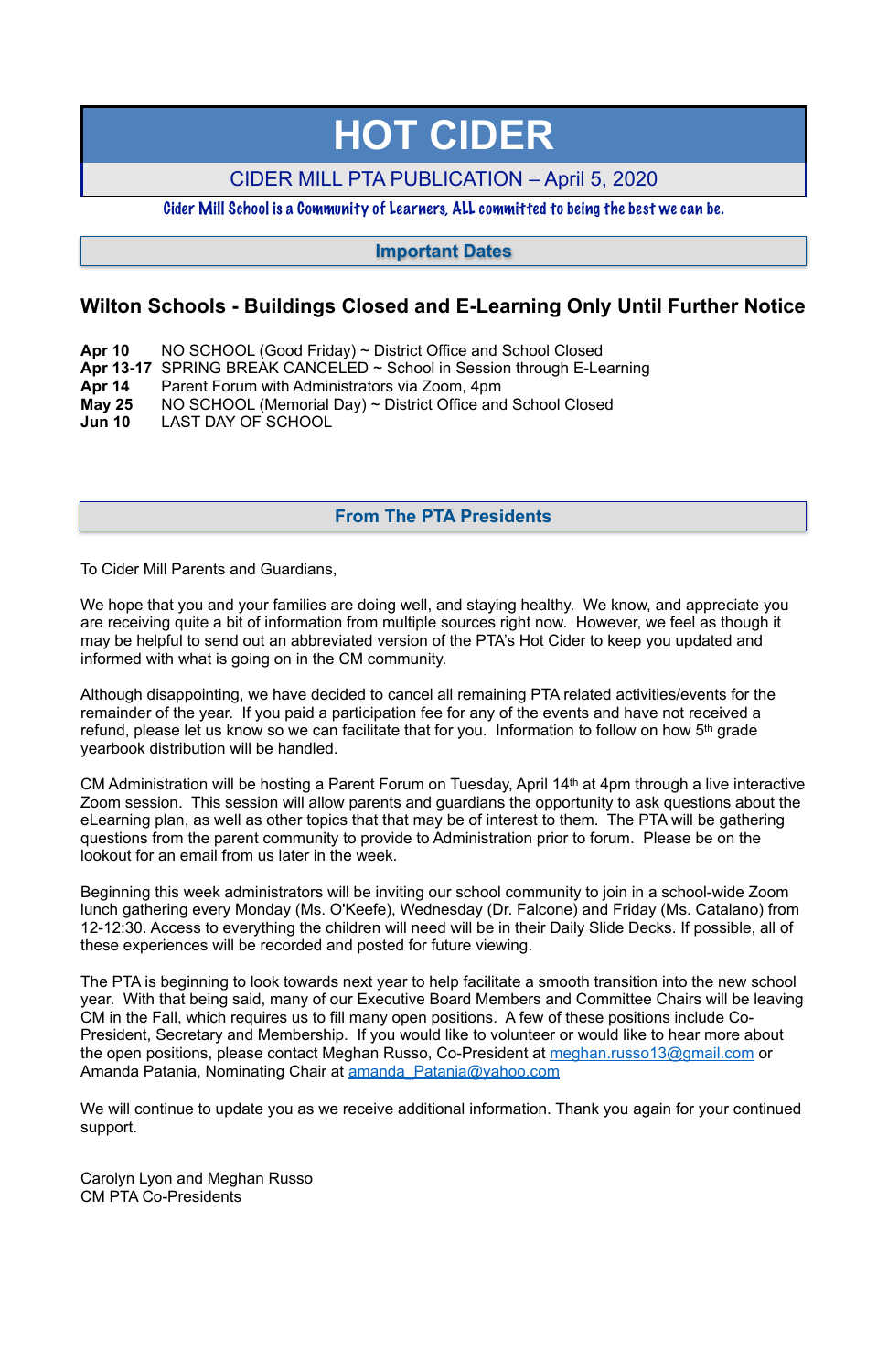- WPS COVID-19 updates -<https://www.wiltonps.org/about/district-covid-19-information>
- **[FAQ](https://www.wiltonps.org/about/district-covid-19-information/wps-covid-19-faqs-clone) Document**
- Request lunches for your child from WPS - [https://docs.google.com/forms/d/e/1FAIpQLSc-](https://docs.google.com/forms/d/e/1FAIpQLSc-VNkVEFUyNOJ-9thr622Q_Z4Dz4sIlc8PNT5zTUZXc6EJ7g/viewform)[VNkVEFUyNOJ-9thr622Q\\_Z4Dz4sIlc8PNT5zTUZXc6EJ7g/viewform](https://docs.google.com/forms/d/e/1FAIpQLSc-VNkVEFUyNOJ-9thr622Q_Z4Dz4sIlc8PNT5zTUZXc6EJ7g/viewform)

- CM Administration Contacts - [https://www.wiltonps.org/cider-mill/cider-mill-information/](https://www.wiltonps.org/cider-mill/cider-mill-information/administration) [administration](https://www.wiltonps.org/cider-mill/cider-mill-information/administration)
- Math eLearning Update: Randi Rondano, our wonderful math coach, prepared this [ScreenCastify](https://drive.google.com/file/d/16e1SGSmOedlCWW44ZeywbrczKWWz-R66/view?usp=sharing) to provide information on the design of the math lessons (instruction and assessment). It also provides valuable insight on how to navigate moments when your learner might be struggling.
- **Example 10 [Synchronous Learning](https://docs.google.com/document/d/1bTP5uVO20Zg7M6W44iWt-QnbbCa1e3_zRGHqq-USUh8/edit?usp=sharing): Review this 1-page overview of synchronous and asynchronous learning,** tools that support synchronous learning and CM's plan for the integration of synchronous learning.
- Digital Texts: For quick access to many [Digital Texts & Literature](https://sites.google.com/wiltonps.org/planningforelearning/cider-mill?authuser=0) see Destiny Discover and SORA. The District continues to build our access to digital texts every day!
- Click **HERE** for the link to all past CM communications.

The PTA has a group on Facebook called Cider Mill Parent Community. It is a place where the PTA can communicate to parents, and also where parents can communicate with one another. Please check it out by clicking here: [Cider Mill Parent Community.](https://www.facebook.com/groups/1168962513117647/)

#### **FIND US ON FACEBOOK**

### **STOP AND SHOP REWARDS PROGRAM**

The app is really easy to use and it saves so much clipping and counting time. Any clipped Box Tops you have been saving may be turned into the Box Tops box in the main office. These will be counted and submitted "the old fashioned way." If you have any questions, please email Heather Mroz, Box Top Coordinator, at [heathermm@optonline.net.](mailto:heathermm@optonline.net) Thank you for your support and happy scanning!

CIDER MILL SCHOOL – (ID#: 40341) has the opportunity to participate and earn CASH from A+ School Rewards, a great fundraising program run through our local Stop & Shop!

**To participate:** Visit<http://www.stopandshop.com/aplus>and scroll down to the center of the page to select REGISTER YOUR CARD from the red box on the right marked FOR CUSTOMERS **To earn points:**

- **•** Use your registered Stop & Shop Card each time you shop at Stop & Shop, and you will earn CASH for our school. You can track the number of points you are earning for our school by checking your grocery receipt.
- **•** At the end of each month, your points are calculated and converted to CASH rewards for our school. These CASH rewards are updated monthly on the Giant A+ website beginning in November.
- **•** After the last day of the 2019-2020 program, these same conversions are performed and the final school account total is posted. • Our school will receive one CASH awards check at the end of the program and can use this cash for any of our educational needs.

#### **BOX TOPS HAVE GONE DIGITAL!**

BIG, exciting change to Box Tops for Education this year! Box Tops has gone digital! This is a MUCH easier way to earn money for Cider Mill School! To donate box tops, follow the steps below.

- 1. Download the Box Top (BTFE) app on your smart phone
- 2. Buy products with the Box Top logo
- 3. Using the BTFE app, scan your store receipt
- 4. The app automatically gives Cider Mill credit for the participating products you purchased!

# **Ongoing School News**

# **School News**

# **District News**